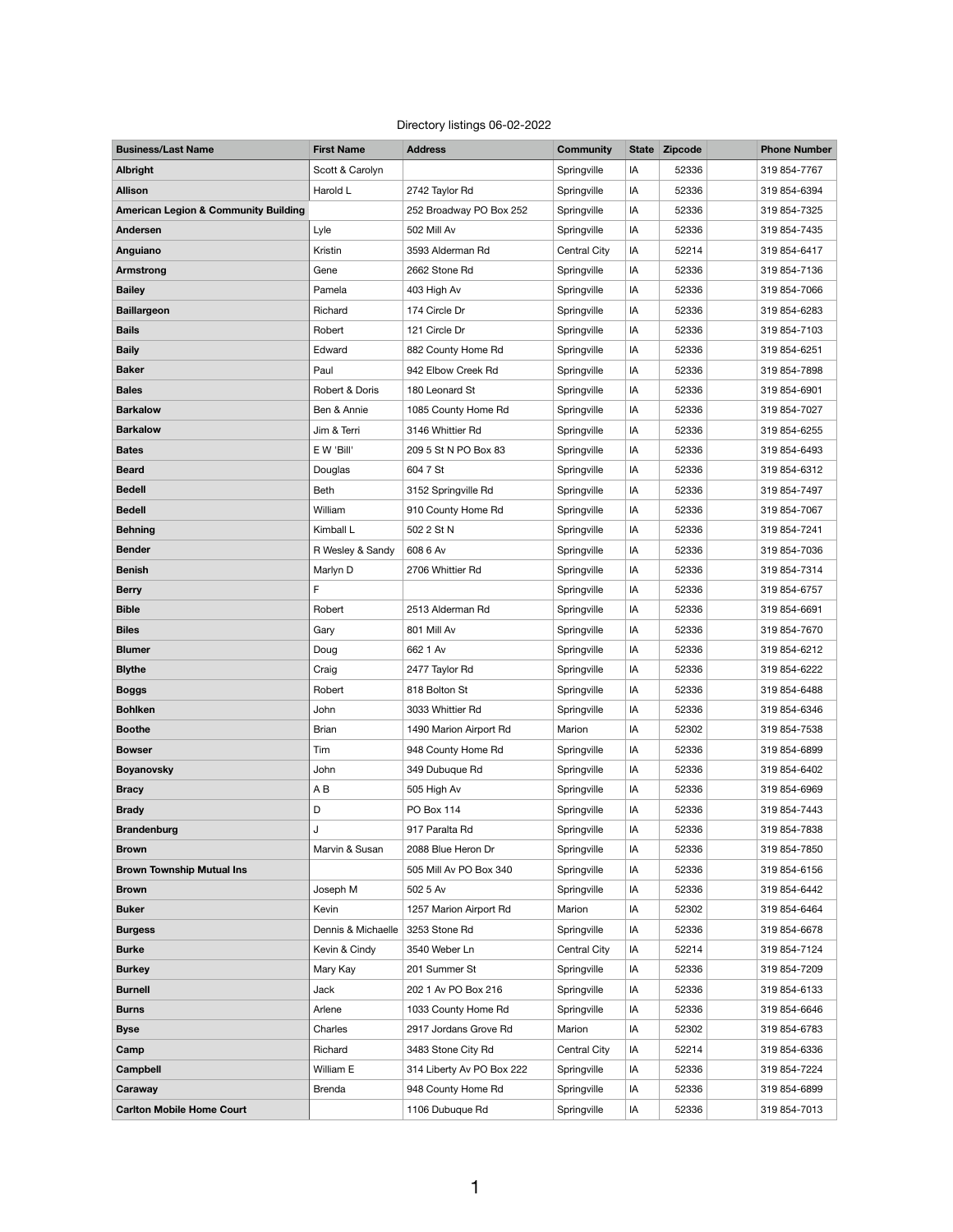| Carnahan                           | Steve            | 410 7 Av                      | Springville  | IA | 52336 | 319 854-7268 |
|------------------------------------|------------------|-------------------------------|--------------|----|-------|--------------|
| <b>Carney</b>                      | David & Kathy    | 2058 Blue Heron Dr            | Springville  | IA | 52336 | 319 854-7744 |
| Carolan                            | Michael          | 3441 Matsell Ln               | Central City | IA | 52214 | 319 854-7425 |
| <b>Casey's Carry Out Pizza</b>     |                  | 605 6 St S                    | Springville  | IA | 52336 | 319 854-6908 |
| <b>Casey's General Store #2811</b> |                  | 605 6 St S                    | Springville  | IA | 52336 | 319 854-6778 |
| <b>Caspers</b>                     | Paul             | 2600 Carlton Ln #9 PO Box 321 | Springville  | IA | 52336 | 319 854-6526 |
| Chapman                            | Donald F         | 406 5 Av                      | Springville  | IA | 52336 | 319 854-7385 |
| Chapman                            | Mark D           | 3559 Matsell Park Rd          | Central City | IA | 52214 | 319 854-6706 |
| Chapman                            | P                | 1103 County Home Rd           | Springville  | IA | 52336 | 319 854-7506 |
| Chapman                            | Wayne & Julie    | 40 Manor Ct                   | Springville  | IA | 52336 | 319 854-7339 |
| <b>Chiusano</b>                    | Robert           | 2054 Blue Heron Dr            | Springville  | IA | 52336 | 319 854-7676 |
| Chrisman                           | Sara & Scott     | 407 2 Av                      | Springville  | IA | 52336 | 319 854-7718 |
| <b>Christensen</b>                 | Dennis           | 2600 Carlton Ln #7 A-7        | Springville  | IA | 52336 | 319 854-6679 |
| <b>Clark</b>                       | Annette          | 117 Heather Ln                | Springville  | IA | 52336 | 319 854-7233 |
| <b>Clark Luse Hall</b>             |                  | 252 Broadway PO Box 252       | Springville  | IA | 52336 | 319 854-7325 |
| <b>Clarke</b>                      | Danny            | 3058 Stone Rd                 | Springville  | IA | 52336 | 319 854-6147 |
| <b>Close</b>                       | Richard & Kathy  | 710 Wild Pine Ct              | Springville  | IA | 52336 | 319 854-7101 |
| <b>Clothier</b>                    | Jason & Darcy    | 113 Circle Dr                 | Springville  | IA | 52336 | 319 854-6581 |
| <b>Coffin</b>                      | Steve & Lisa     | 1210 Marion Airport Rd        | Marion       | IA | 52302 | 319 854-6670 |
| <b>Cole</b>                        | Sarah            | 505 6 Av                      | Springville  | IA | 52336 | 319 854-6482 |
| <b>Colehour</b>                    | Richard          | 181 Leonard St                | Springville  | IA | 52336 | 319 854-6338 |
| <b>Collins</b>                     | John & Lori      | 353 County Home Rd            | Springville  | IA | 52336 | 319 854-7237 |
| <b>Collins</b>                     | Ruth             | 353 County Home Rd            | Springville  | IA | 52336 | 319 854-7237 |
| <b>Collins</b>                     | Cecil H Jr       | 3674 Matsell Park Rd          | Central City | IA | 52214 | 319 854-7163 |
| <b>Collins</b>                     | Wilbur N         | 3341 Stone City Rd            | Central City | IA | 52214 | 319 854-6469 |
| <b>Connolly</b>                    | Michael & Barb   | 785 Elbow Creek Rd            | Mount Vernon | IA | 52314 | 319 854-7272 |
| Coonrod                            | Michael          | 2858 Alderman Rd              | Springville  | IA | 52336 | 319 854-6563 |
| <b>Coons</b>                       | William          | 210 Broadway PO Box 381       | Springville  | IA | 52336 | 319 854-7003 |
| Cooper                             | $\mathbf S$      | 403 5 Av PO Box 187           | Springville  | IA | 52336 | 319 854-6331 |
| Corum                              | P                | 681 Prairie Chapel Rd         | Springville  | IA | 52336 | 319 854-6653 |
| <b>Crane</b>                       | Robert           | 301 High Ave                  | Springville  | IA | 52336 | 319 854-7116 |
| <b>Crane</b>                       | Ronald & Pamela  | 404 5 Av PO Box 208           | Springville  | IA | 52336 | 319 854-7651 |
| <b>Cummings</b>                    | Ross & Judy      | 3357 Stone City Rd            | Central City | IA | 52214 | 319 854-6694 |
| <b>Cummings</b>                    | Wayne & Julie    | 3388 Matsell Ln               | Central City | IA | 52214 | 319 854-7585 |
| Cyko                               | Paul J           | 811 County Home Rd            | Springville  | IA | 52336 | 319 854-7220 |
| <b>Davidson</b>                    | John             | 1081 County Home Rd           | Springville  | IA | 52336 | 319 854-7344 |
| <b>Davis</b>                       | Jon              | 309 North Av PO Box 12        | Springville  | IA | 52336 | 319 854-6950 |
| <b>Dayspring Case Management</b>   |                  | 3688 Matsell Park Rd          | Central City | IA | 52214 | 319 854-7120 |
| <b>Deb's Beauty Nook</b>           |                  | 311 High Av                   | Springville  | IA | 52336 | 319 854-7257 |
| <b>Derby</b>                       | Lea              | 210 Merritt Rd                | Central City | IA | 52214 | 319 854-6771 |
| <b>Diekman</b>                     | Dennis           | 605 7 Av                      | Springville  | IA | 52336 | 319 854-7079 |
| <b>Dobos</b>                       | Michael          | 602 1 Av                      | Springville  | IA | 52336 | 319 854-7665 |
| <b>Drahozal</b>                    | Joann            | 2600 Carlton Ln #18 B-2       | Springville  | IA | 52336 | 319 854-6429 |
| <b>Drexler</b>                     | J&T              |                               | Springville  | IA | 52336 | 319 854-6719 |
| <b>DroneOpsUSA, LLC</b>            |                  | 978 Paralta Rd                | Springville  | IA | 52336 | 319 854-6654 |
| <b>Drymon</b>                      | R                | 204 Broadway PO Box 259       | Springville  | IA | 52336 | 319 854-6310 |
| <b>Duggan</b>                      | A                | 850 Bolton Manor Rd           | Springville  | IA | 52336 | 319 854-6850 |
| <b>EClips Salon</b>                |                  | 267 Broadway                  | Springville  | IA | 52336 | 319 854-6760 |
| <b>Egger</b>                       | Steven & Cynthia | 3664 Matsell Park Rd          | Central City | IA | 52214 | 319 854-7633 |
| Elevator - See Linn Co-op Elevator |                  | 301 Broadway PO Box 69        | Springville  | IA | 52336 | 319 854-6192 |
|                                    |                  |                               |              |    |       |              |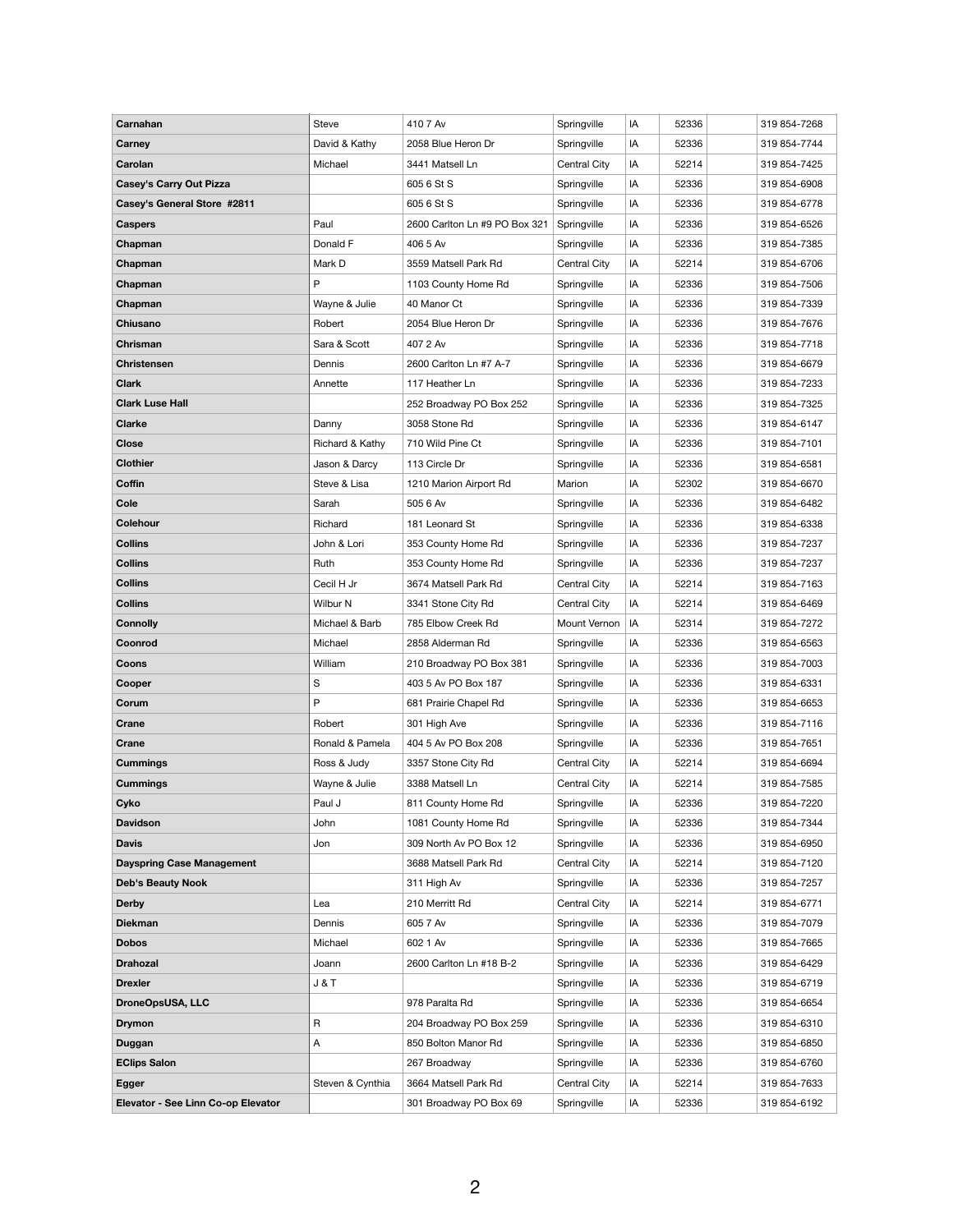| <b>Enos</b>                      | Roxanne R        | 402 Liberty Av PO Box 146               | Springville  | IA | 52336 | 319 854-7663 |
|----------------------------------|------------------|-----------------------------------------|--------------|----|-------|--------------|
| <b>Evans</b>                     | <b>Terry</b>     | 505 4 Av                                | Springville  | IA | 52336 | 319 854-6146 |
| <b>Ewart</b>                     | Willard          | 2837 Alderman Rd                        | Springville  | IA | 52336 | 319 854-6964 |
| <b>Exchange State Bank</b>       |                  | 253 Broadway PO Box 39                  | Springville  | IA | 52336 | 319 854-6104 |
| Fain                             | Barry            | 405 5 St N PO Box 165                   | Springville  | IA | 52336 | 319 854-7654 |
| <b>Farley</b>                    | V                |                                         | Springville  | IA | 52336 | 319 854-6708 |
| Farr                             | Rick             | 754 Dee Ln                              | Mount Vernon | IA | 52314 | 319 854-7493 |
| <b>Fehlhafer</b>                 | Ronald           | 408 5 Av PO Box 171                     | Springville  | IA | 52336 | 319 854-6990 |
| <b>Feltes</b>                    | Kurt             | 145 Circle Dr                           | Springville  | IA | 52336 | 319 854-7701 |
| <b>Finn</b>                      | Т                |                                         | Marion       | IA | 52302 | 319 854-6245 |
| <b>Fitzgerald</b>                | David            | 1397 Austin Rd                          | Springville  | IA | 52336 | 319 854-7175 |
| Flanagan                         | Joseph & Rebecca |                                         | Anamosa      | IA | 52205 | 319 854-6433 |
| <b>Foley</b>                     | Brett & Cheryl   | 1130 Dubuque Rd                         | Springville  | IA | 52336 | 319 854-6624 |
| <b>Folken</b>                    | <b>Steve</b>     | 3194 Pleasant St                        | Springville  | IA | 52336 | 319 854-7217 |
| <b>Folken</b>                    | John             | 2614 O'Brien Ln                         | Springville  | IA | 52336 | 319 854-6383 |
| Ford                             | Betty & Jerry    |                                         | Springville  | IA | 52336 | 319 854-6682 |
| <b>Fowler</b>                    | Lori             | 201 4 St N PO Box 431                   | Springville  | IA | 52336 | 319 854-7552 |
| <b>Frank</b>                     | David            | 1126 Paralta Rd                         | Springville  | IA | 52336 | 319 854-6158 |
| <b>Frasher</b>                   | Patrick A        | 154 Circle Dr                           | Springville  | IA | 52336 | 319 854-7308 |
| <b>Frederick</b>                 | James L          | 1282 County Home Rd                     | Springville  | IA | 52336 | 319 854-7414 |
| <b>Frederick</b>                 | Michael & Dawn   | 162 Circle Dr                           | Springville  | IA | 52336 | 319 854-7616 |
| <b>Freese</b>                    | Jim              | 2600 Carlton Ln # 8 A-8                 | Springville  | IA | 52336 | 319 854-6641 |
| <b>French</b>                    | Larry E          | 2225 Creekside Rd                       | Springville  | IA | 52336 | 319 854-6304 |
| <b>Frericks</b>                  | С                | 534 Hodgin Rd                           | Springville  | IA | 52336 | 319 854-7625 |
| <b>Frisbie</b>                   | Glen E           | 826 County Home Rd                      | Springville  | IA | 52336 | 319 854-7045 |
| <b>Frisch</b>                    | D                | 508 1/2 Broadway PO Box 426             | Springville  | IA | 52336 | 319 854-7567 |
| <b>Frisch</b>                    | Carol J Dr       | 308 North Av PO Box 280                 | Springville  | IA | 52336 | 319 854-6232 |
| <b>G &amp; T Properties</b>      |                  | 682 Schmidt Ln                          | Springville  | IA | 52336 | 319 854-6542 |
| <b>Gates Hoddy Electrical</b>    |                  | 3555 Shaw Rd                            | Central City | IA | 52214 | 319 854-7436 |
| Gates                            | Allan            | 356 Merritt Rd                          | Central City | IA | 52214 | 319 854-6237 |
| Gerber                           | Allison          | 818 Bolton St                           | Springville  | IA | 52336 | 319 854-6488 |
| Gerdemann                        | Dean & Mary      | 603 5 Av                                | Springville  | IA | 52336 | 319 854-6238 |
| <b>Gilbert</b>                   | JH               | 102 1 St S                              | Springville  | IA | 52336 | 319 854-7474 |
| <b>Gilbert</b>                   | Lena R           | 104 1st St S                            | Springville  | IA | 52336 | 319 854-7097 |
| <b>Gilchrist</b>                 | Robert J         | 1078 County Home Rd                     | Springville  | IA | 52336 | 319 854-6992 |
| Gillette                         | Kurt             | 203 Broadway PO Box 475                 | Springville  | IA | 52336 | 319 854-6474 |
| <b>Gillmore</b>                  | Gerry            | 92 5 Av                                 | Springville  | IA | 52336 | 319 854-6684 |
| Gloeckner                        | David            | 106 Circle Dr                           | Springville  | IA | 52336 | 319 854-6477 |
| <b>Greenbriar Riding Academy</b> |                  | 8 1 Av                                  | Springville  | IA | 52336 | 319 854-7115 |
| <b>Grimley</b>                   | Jeff             | 306 1 Av PO Box 35                      | Springville  | IA | 52336 | 319 854-7596 |
| Grosam                           | Mike             | 140 Circle Dr                           | Springville  | IA | 52336 | 319 854-7574 |
| <b>Gugeler</b>                   | James            | 3046 Whittier Rd                        | Springville  | IA | 52336 | 319 854-6128 |
| <b>Haerther</b>                  | Brian & Vikki    | 808 Bolton St                           | Springville  | IA | 52336 | 319 854-6808 |
| Hall                             | Wayne D          | 2887 Alderman Rd                        | Springville  | IA | 52336 | 319 854-7205 |
| <b>Hanna</b>                     | Douglas & Carrol | 3073 Springville Rd                     | Springville  | IA | 52336 | 319 854-7547 |
| <b>Hanson</b>                    | Daniel & Teresa  | 506 6 Av                                | Springville  | IA | 52336 | 319 854-6512 |
| <b>Harding</b>                   |                  | Michael Or Antonia   2101 Blue Heron Dr | Springville  | IA | 52336 | 319 854-6102 |
| <b>Harrison</b>                  | C                |                                         | Springville  | IA | 52336 | 319 854-7540 |
| Hart                             | Edwin            | 215 Center St                           | Springville  | IA | 52336 | 319 854-7216 |
| <b>Hartenstein</b>               | Mark & Mary Beth | 2230 Creekside Rd                       | Springville  | IA | 52336 | 319 854-7880 |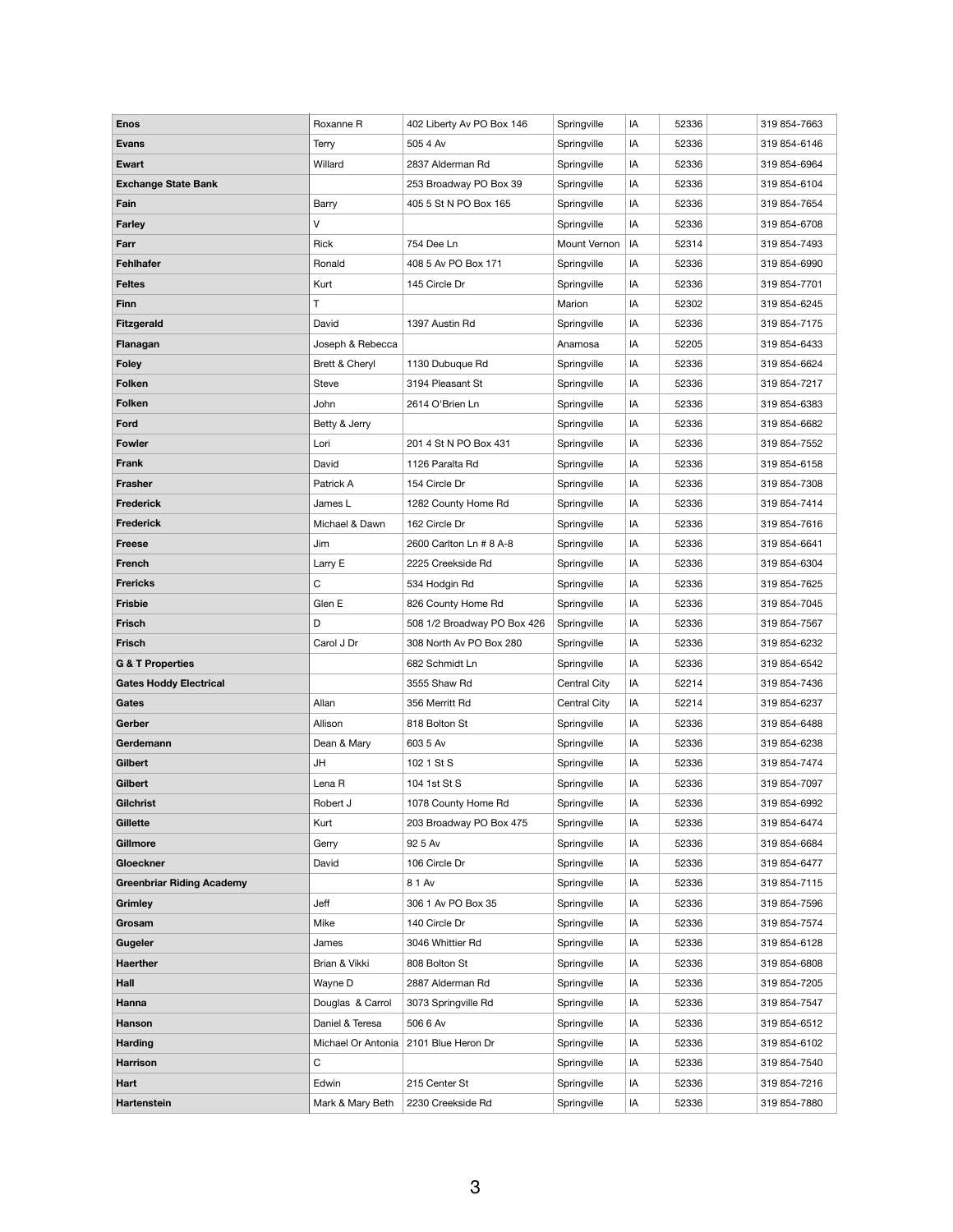| <b>Hasse</b>                              | Daniel                  | 1266 County Home Rd       | Springville  | IA | 52336 | 319 854-7441 |
|-------------------------------------------|-------------------------|---------------------------|--------------|----|-------|--------------|
| Heeren                                    | Rick                    | 408 Liberty Av PO Box 237 | Springville  | IA | 52336 | 319 854-7206 |
| <b>Heidemann</b>                          | David                   | 510 Dubuque Rd            | Springville  | IA | 52336 | 319 854-7177 |
| <b>Hepker</b>                             | Charles                 | 2848 Alderman Rd          | Springville  | IA | 52336 | 319 854-7387 |
| <b>Hiner</b>                              | Jake & Beth             | 178 Circle Dr             | Springville  | IA | 52336 | 319 854-7076 |
| <b>Hiner Plumbing &amp; Heating</b>       |                         | 275 Broadway PO Box 100   | Springville  | IA | 52336 | 319 854-6912 |
| <b>Hiner Welding</b>                      |                         | 275 Broadway PO Box 100   | Springville  | IA | 52336 | 319 854-6912 |
| <b>Hoddy Gates Electrical Service Inc</b> |                         | 3555 Shaw Rd              | Central City | IA | 52214 | 319 854-7436 |
| <b>Holland</b>                            | Harold T (Tom)          | 1039 County Home Rd       | Springville  | IA | 52336 | 319 854-6671 |
| Hoogland                                  | John P                  | 3100 Quaker Ln            | Springville  | IA | 52336 | 319 854-7563 |
| <b>Horak</b>                              | Alan                    | 3034 Quaker Ln            | Springville  | IA | 52336 | 319 854-6937 |
| <b>Horning</b>                            | Roy & Michelle          | 307 Liberty Av PO Box 457 | Springville  | IA | 52336 | 319 854-6802 |
| <b>Hosek</b>                              | Jason & Amy             | PO Box 458                | Springville  | IA | 52336 | 319 854-7606 |
| <b>Hoskins</b>                            | Dave                    | 761 County Home Rd        | Springville  | IA | 52336 | 319 854-6698 |
| Hoyt                                      | Marolyn                 | 202 Broadway              | Springville  | IA | 52336 | 319 854-7250 |
| <b>Hulett</b>                             | Kevin & Alexis          | 2518 Dunlap Rd            | Springville  | IA | 52336 | 319 854-7291 |
| Hull                                      | Kathy                   | 2558 Carlton Ln           | Springville  | IA | 52336 | 319 854-7147 |
| Hunte                                     | Robert                  | 604 7 Av                  | Springville  | IA | 52336 | 319 854-6955 |
| <b>Hutchins</b>                           | Neomia                  | 604 Broadway              | Springville  | IA | 52336 | 319 854-7733 |
| Iben                                      | Ray & Linda             | 3190 John St              | Springville  | IA | 52336 | 319 854-6342 |
| <b>Ingles</b>                             | K                       |                           | Springville  | IA | 52336 | 319 854-7686 |
| <b>Innis</b>                              | <b>J &amp; H</b>        | 680 Dee Ln                | Mount Vernon | IA | 52314 | 319 854-7337 |
| <b>Jackson</b>                            | Terry                   | 796 Dee Ln                | Mount Vernon | IA | 52314 | 319 854-7875 |
| Jacobson                                  | Norman                  | 1071 Paralta Rd           | Springville  | IA | 52336 | 319 854-7213 |
| Jamison                                   | Brett & Renee           | 112 Circle Dr             | Springville  | IA | 52336 | 319 854-7154 |
| JJ Gas & Food                             |                         | 510 1ST AVE               | Springville  | IA | 52336 | 319 854-6615 |
| <b>John's Electrical Service Inc</b>      |                         | 606 5 St N                | Springville  | IA | 52336 | 319 854-6370 |
| Johnson                                   | Carissa                 | 202 5 Av                  | Springville  | IA | 52336 | 319 854-6886 |
| Johnson                                   | Randy & Dedra           | 3168 John St              | Springville  | IA | 52336 | 319 854-7460 |
| Johnson                                   | Michael                 | 3152 Springville Rd       | Springville  | IA | 52336 | 319 854-7497 |
| <b>Johnston</b>                           | John                    | 2855 Springville Rd       | Springville  | IA | 52336 | 319 854-6475 |
| <b>Johnston</b>                           | John                    | 606 5 St N                | Springville  | IA | 52336 | 319 854-6370 |
| Kaltenbach                                | C <sub>N</sub>          | 3172 Pleasant St          | Springville  | IA | 52336 | 319 854-6967 |
| <b>Keller</b>                             | Tim A                   | 200 John St PO Box 464    | Springville  | IA | 52336 | 319 854-6538 |
| <b>Kelly</b>                              | Sue                     | 170 5 St N                | Springville  | IA | 52336 | 319 854-6861 |
| <b>Kepros</b>                             | Richard                 | 673 Bolton Manor Rd       | Springville  | IA | 52336 | 319 854-7421 |
| <b>Ketelsen</b>                           | Gary                    | 955 Martelle Rd           | Springville  | IA | 52336 | 319 854-7288 |
| <b>Kilburg</b>                            | Scott & Cindy           | 702 Broadway              | Springville  | IA | 52336 | 319 854-6169 |
| <b>Klees</b>                              | Ken & Lisa              | 150 Circle Dr             | Springville  | IA | 52336 | 319 854-7755 |
| <b>Kleiman</b>                            | Stephen                 | 736 Dee Ln                | Mount Vernon | IA | 52314 | 319 854-7399 |
| <b>Klima</b>                              | J                       |                           | Mount Vernon | IA | 52314 | 319 854-7783 |
| <b>Knight</b>                             | Gary                    | 3482 Whittier Rd          | Springville  | IA | 52336 | 319 854-7057 |
| <b>Knight Spot Storage</b>                |                         | 257 Broadway              | Springville  | IA | 52336 | 319 854-7057 |
| Knight's Sweet Corn & Vegetable Farm      |                         | 3482 Whittier Rd          | Springville  | IA | 52336 | 319 854-7057 |
| <b>Knight</b>                             | Jon                     | 250 Prairie Chapel Rd     | Central City | ΙA | 52214 | 319 854-6227 |
| <b>Knupp</b>                              | John & Leann            | 2542 Springville Rd       | Springville  | IA | 52336 | 319 854-6233 |
| Koch                                      | Jeff                    | 832 Martelle Rd           | Springville  | IA | 52336 | 319 854-6252 |
| Kohlmeyer                                 | <b>Bill &amp; Priss</b> | 997 County Home Rd        | Springville  | IA | 52336 | 319 854-7526 |
| Koppenhaver                               | James & Joyce           | 608 4 Av PO Box 174       | Springville  | IA | 52336 | 319 854-7092 |
| Koutny                                    | Darwin                  | 2226 Alderman Rd          | Springville  | IA | 52336 | 319 854-6361 |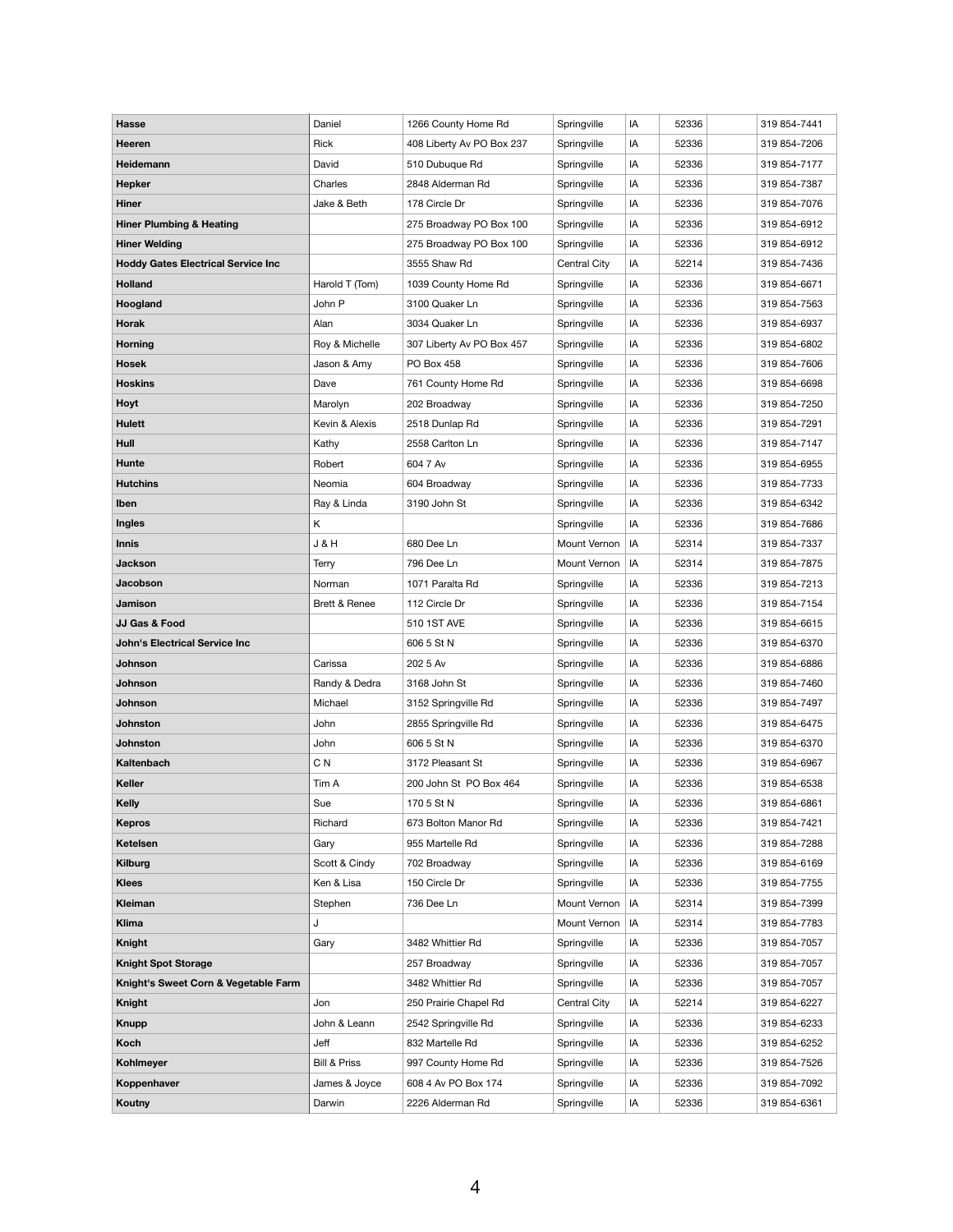| <b>Kula</b>                    | Gene                         | 789 Prairie Chapel Rd    | Springville  | IA | 52336 | 319 854-7289 |
|--------------------------------|------------------------------|--------------------------|--------------|----|-------|--------------|
| <b>Kula</b>                    | David                        | 842 Elbow Creek Rd       | Springville  | IA | 52336 | 319 854-6467 |
| <b>LaBarge</b>                 | B J                          | 200 John St PO Box 301   | Springville  | IA | 52336 | 319 854-6707 |
| <b>LaGrange</b>                | Frederick A                  | 206 High Av              | Springville  | IA | 52336 | 319 854-7587 |
| <b>Lam Tree Service</b>        |                              | 3248 Whittier Rd         | Springville  | IA | 52336 | 319 854-7770 |
| Lam                            | <b>Steve</b>                 | 1162 County Home Rd      | Springville  | IA | 52336 | 319 854-7623 |
| Lamka                          | David                        | 1162 Secrist Rd          | Marion       | IA | 52302 | 319 854-7434 |
| <b>Lang Agency Inc</b>         |                              | 505 Mill Av PO Box 340   | Springville  | IA | 52336 | 319 854-6157 |
| Lang                           | Dennis                       | 1060 Prairie Chapel Rd   | Springville  | IA | 52336 | 319 854-6190 |
| Lange                          | Pat                          | 703 Broadway             | Springville  | IA | 52336 | 319 854-7581 |
| Langhurst                      | Judith A                     | 854 Hodgin Rd            | Springville  | IA | 52336 | 319 854-7088 |
| Lassen                         | Dale                         | 402 Kelley Ct PO Box 373 | Springville  | IA | 52336 | 319 854-7332 |
| Lawrence                       | Dell L                       | 1290 Marion Airport Rd   | Marion       | IA | 52302 | 319 854-7430 |
| Lein                           | Lowell                       | 605 Fawn Av              | Springville  | IA | 52336 | 319 854-7006 |
| <b>Lena R Gilbert Realtor</b>  |                              | 104 1st St S             | Springville  | IA | 52336 | 319 854-7097 |
| Lensch                         | Brian & Jenny                | 2829 Jordans Grove Rd    | Marion       | IA | 52302 | 319 854-7323 |
| Lentz                          | J K                          | 769 County Home Rd       | Springville  | IA | 52336 | 319 854-7449 |
| Lerch                          | Matthew                      | 151 5 St N               | Springville  | IA | 52336 | 319 854-7284 |
| Lerch                          | Louis                        | 115 Circle Dr            | Springville  | IA | 52336 | 319 854-6284 |
| Lillard                        | Shane                        | 306 North Av PO Box 463  | Springville  | IA | 52336 | 319 854-7677 |
| Lindsay                        | Alexander & Judith           | 355 Merritt Rd           | Central City | IA | 52214 | 319 854-6311 |
| Linn Co-op Oil Co              |                              | 301 Broadway PO Box 69   | Springville  | IA | 52336 | 319 854-6192 |
| Linn Co-op Oil Co - Grain Line |                              | 301 Broadway             | Springville  | IA | 52336 | 319 854-6120 |
| Lorenz                         | Mark & Ann                   | 1042 Paralta Rd          | Springville  | IA | 52336 | 319 854-7472 |
| Luedeman                       | Deacon A                     | 1053 County Home Rd      | Springville  | IA | 52336 | 319 854-6201 |
| Luzinski                       | Mark & Ashley                | 108 5 St N               | Springville  | IA | 52336 | 319 854-6134 |
| <b>Markley</b>                 | Karl & Kimberly              | 119 Circle Dr            | Springville  | IA | 52336 | 319 854-6913 |
| <b>Martin</b>                  | Albert & Vicki               | 800 Merritt Rd           | Springville  | IA | 52336 | 319 854-6639 |
| <b>Martin</b>                  | David & Ramona               | 1482 County Home Rd      | Marion       | IA | 52302 | 319 854-7180 |
| <b>Matus</b>                   | Wm & Sheryl                  | 1194 Bowdish Rd          | Central City | IA | 52214 | 319 854-7069 |
| <b>Matus</b>                   | <b>Bill &amp; Stacey</b>     | 3752 Stone Rd            | Central City | IA | 52214 | 319 854-7549 |
| <b>Matus</b>                   | Richard                      | 3566 Stone Rd            | Springville  | IA | 52336 | 319 854-7140 |
| <b>May</b>                     | James                        | 3254 Stone City Rd       | Central City | IA | 52214 | 319 854-6604 |
| <b>Mayer</b>                   | J                            |                          | Springville  | IA | 52336 | 319 854-6939 |
| <b>McAllister</b>              | Denis & Peggy                | 894 County Home Rd       | Springville  | IA | 52336 | 319 854-7418 |
| <b>McArthur</b>                | J                            |                          | Springville  | IA | 52336 | 319 854-7015 |
| <b>McArthur</b>                | Robert                       | 1274 Big Spring Rd       | Springville  | IA | 52336 | 319 854-7202 |
| <b>McCall</b>                  | Daryl                        | 3185 Springville Rd      | Springville  | IA | 52336 | 319 854-6983 |
| <b>McCarville</b>              | Gerald                       | 170 Leonard St           | Springville  | IA | 52336 | 319 854-7644 |
| <b>McCleary</b>                | Dayle R                      | 10 Linda Ct              | Springville  | IA | 52336 | 319 854-6366 |
| <b>McShane</b>                 | Donald                       | 910 Martelle Rd          | Springville  | IA | 52336 | 319 854-7476 |
| <b>McShane</b>                 | Karmin                       | 3712 Alderman Rd         | Central City | IA | 52214 | 319 854-6415 |
| <b>McShane</b>                 | Steven                       | 3633 Springville Rd      | Springville  | IA | 52336 | 319 854-6414 |
| <b>McShane</b>                 | <b>Troy</b>                  | 633 Prairie Chapel Rd    | Central City | IA | 52214 | 319 854-7037 |
| <b>McWherter</b>               | Todd                         | 3658 Matsell Park Rd     | Central City | IA | 52214 | 319 854-6209 |
| <b>Meckel</b>                  | Steven & Nancy               | 602 2 Av                 | Springville  | IA | 52336 | 319 854-7602 |
| <b>Menster</b>                 | James                        | 303 Mill Av PO Box 372   | Springville  | IA | 52336 | 319 854-7125 |
| <b>Merritt</b>                 | William G & Lorna J 603 7 Av |                          | Springville  | IA | 52336 | 319 854-6344 |
| <b>Meyer</b>                   | J & T                        |                          | Springville  | IA | 52336 | 319 854-6554 |
| <b>Meyer</b>                   | Allan                        | 951 County Home Rd       | Springville  | IA | 52336 | 319 854-6290 |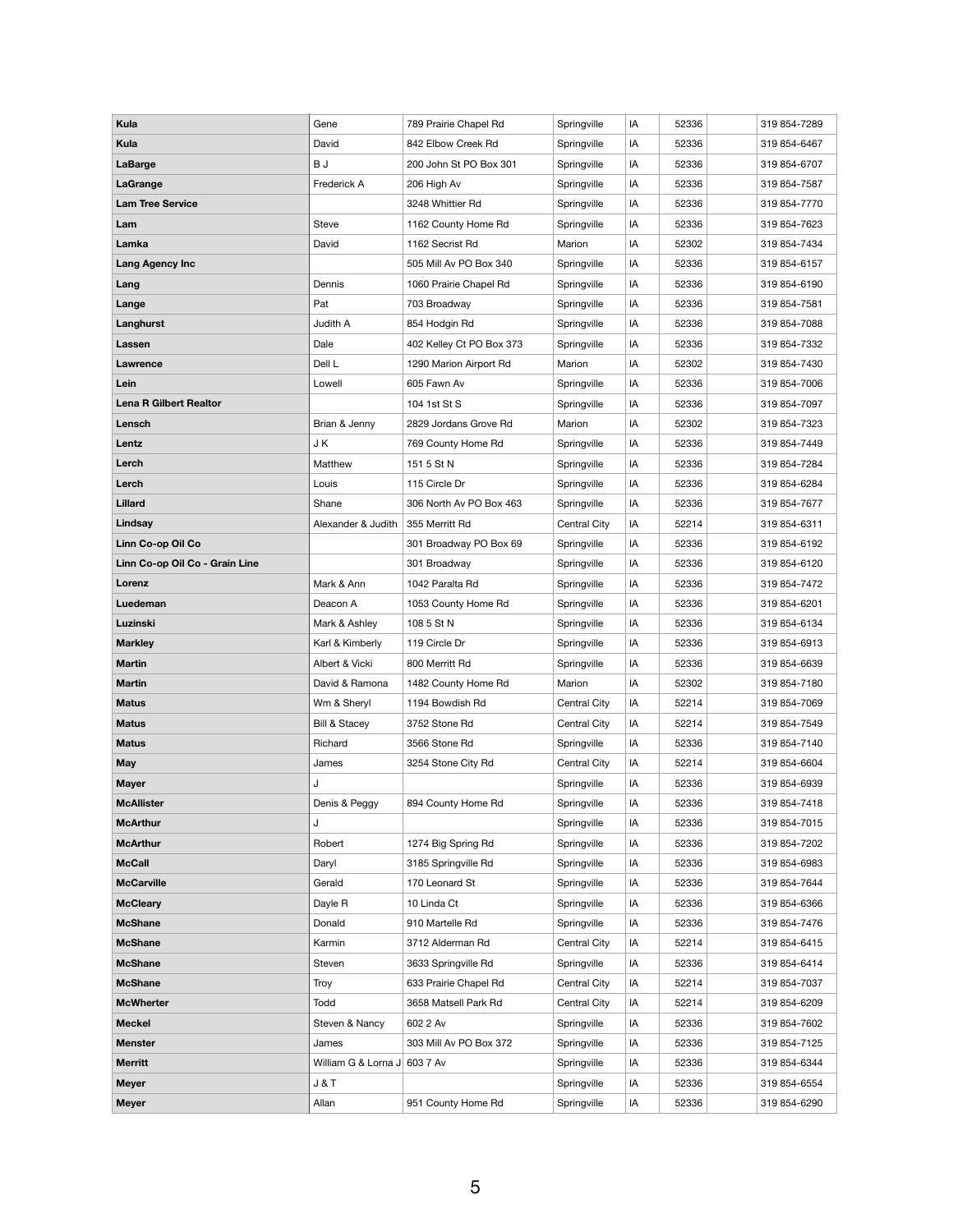| <b>Meythaler</b>           | Ronald E           | 3278 Jordans Grove Rd                    | Marion       | IA | 52302 | 319 854-7058 |
|----------------------------|--------------------|------------------------------------------|--------------|----|-------|--------------|
| <b>Miell</b>               | Richard & Karen    | 3179 School St                           | Springville  | IA | 52336 | 319 854-7228 |
| <b>Miller</b>              | Robert             |                                          | Springville  | IA | 52336 | 319 854-6468 |
| <b>Milton</b>              | <b>M&amp;N</b>     |                                          | Springville  | IA | 52336 | 319 854-6246 |
| <b>Minor</b>               | Irene              | 108 4 St N                               | Springville  | IA | 52336 | 319 854-6206 |
| <b>Mitchell</b>            | William & Charity  | 1146 Dubuque Rd                          | Springville  | IA | 52336 | 319 854-7659 |
| <b>Moore</b>               | Ethan & Jessica    | 1019 Forest Rd                           | Springville  | IA | 52336 | 319 854-6413 |
| <b>Moore</b>               | Frank              | 489 Hodgin Rd                            | Springville  | IA | 52336 | 319 854-6406 |
| <b>Morris</b>              | Jon & Peggy        | 890 Bolton Manor Rd                      | Springville  | IA | 52336 | 319 854-7890 |
| <b>Moses</b>               | Katie L            | 218 Summer St                            | Springville  | IA | 52336 | 319 854-7301 |
| <b>Motsinger</b>           | Dale               | 1233 Marion Airport Rd                   | Marion       | IA | 52302 | 319 854-6281 |
| <b>Myers</b>               | Doug               | 200 John St PO Box 296                   | Springville  | IA | 52336 | 319 854-7559 |
| <b>Mysak</b>               | Beth               | 2942 Springville Rd                      | Springville  | IA | 52336 | 319 854-7357 |
| <b>Mysak</b>               | Kent               | 2521 Taylor Rd                           | Springville  | IA | 52336 | 319 854-7071 |
| <b>Mysak</b>               | Kevin              | 3216 Whittier Rd                         | Springville  | IA | 52336 | 319 854-6426 |
| <b>Nachazel</b>            | Joe & Michelle     | 3273 Stone City Rd                       | Central City | IA | 52214 | 319 854-6593 |
| <b>Nachazel</b>            | Laddie & Linda     | 3243 Stone City Rd                       | Central City | IA | 52214 | 319 854-7452 |
| <b>Neal</b>                | Donald E           | 1106 Dubuque Rd                          | Springville  | IA | 52336 | 319 854-7013 |
| <b>Nelson</b>              | Richard            | 814 Bolton St                            | Springville  | IA | 52336 | 319 854-7126 |
| <b>Nelson</b>              | <b>Richard W</b>   | 959 County Home Rd                       | Springville  | IA | 52336 | 319 854-7466 |
| <b>Nelson</b>              | Wm A               | 3166 Springville Rd                      | Springville  | IA | 52336 | 319 854-6295 |
| <b>Newgard</b>             | Julie              | 3475 Stone City Rd                       | Central City | IA | 52214 | 319 854-6502 |
| <b>Nichols</b>             | Robert Or Denise   | 1505 County Home Rd                      | Marion       | IA | 52302 | 319 854-6211 |
| <b>Nielsen</b>             | Norman C           | 3133 Whittier Rd                         | Springville  | IA | 52336 | 319 854-6225 |
| <b>Nielsen</b>             | <b>Steve</b>       | 2278 Creekside Rd                        | Springville  | IA | 52336 | 319 854-6305 |
| <b>Nielson</b>             | William & Jeannine | 3346 Jordans Grove Rd                    | Marion       | IA | 52302 | 319 854-6325 |
| <b>Nietert</b>             | Mark               | 3561 Jordans Grove Rd                    | Springville  | IA | 52336 | 319 854-7295 |
| <b>Nietert</b>             | Norman             | 3594 Jordans Grove Rd                    | Springville  | IA | 52336 | 319 854-7286 |
| <b>Noggle</b>              | Jacob              | PO Box 274                               | Springville  | IA | 52336 | 319 854-6620 |
| <b>Northway</b>            | Brent & Diane      | 2853 Stone Rd                            | Springville  | IA | 52336 | 319 854-6946 |
| <b>Nulle</b>               | Todd               | 957 Paralta Rd                           | Springville  | IA | 52336 | 319 854-7635 |
| O'Brien                    | Dennis & Sheryl    | 3058 Quaker Ln                           | Springville  | IA | 52336 | 319 854-6249 |
| O'Brien                    | Shawn              | 3658 Springville Rd                      | Springville  | IA | 52336 | 319 854-6905 |
| <b>Oler</b>                | Kenneth            | 910 Burr Oaks Rd                         | Springville  | IA | 52336 | 319 854-7174 |
| <b>Olson</b>               | Grant              | 210 Merritt Rd                           | Central City | IA | 52214 | 319 854-6771 |
| <b>Oltmann</b>             | Denny & Deb        | 555 Prairie Chapel Rd                    | Central City | IA | 52214 | 319 854-6892 |
| <b>Osborne</b>             | N                  |                                          | Springville  | IA | 52336 | 319 854-6701 |
| <b>Paul Baker Painting</b> |                    | 942 Elbow Creek Rd                       | Springville  | IA | 52336 | 319 854-7898 |
| <b>Paulson</b>             | George & Candy     | 2600 Carlton Ln #32 B-7                  | Springville  | IA | 52336 | 319 854-6710 |
| <b>Pedersen</b>            | Anne               | 2481 Alderman Rd                         | Springville  | IA | 52336 | 319 854-6692 |
| <b>Perez</b>               | Paul & Christine   | 212 Center St                            | Springville  | IA | 52336 | 319 854-7668 |
| <b>Peterson</b>            | Tracy              | 126 Circle Dr                            | Springville  | IA | 52336 | 319 854-6334 |
| <b>Peterson</b>            | W Jack             | 152 Circle Dr                            | Springville  | IA | 52336 | 319 854-6984 |
| <b>Peyton</b>              | Rodney             | 1551 County Home Rd                      | Marion       | IA | 52302 | 319 854-6125 |
| <b>Pierce</b>              | Brenton            | 1001 Freese Rd                           | Springville  | IA | 52336 | 319 854-7292 |
| <b>Pilipovic</b>           | Rade               | 2600 Carlton Ln #45 D-16                 | Springville  | IA | 52336 | 319 854-6440 |
| <b>Pilipovic</b>           | Teresa             | 2653 Linn Grove Rd                       | Springville  | IA | 52336 | 319 854-7372 |
| Pittman                    | Victor W           | 778 Martelle Rd                          | Springville  | IA | 52336 | 319 854-6373 |
| <b>Porter</b>              | James              | 944 County Home Rd PO Box 11 Springville |              | IA | 52336 | 319 854-7331 |
| <b>Post Office</b>         |                    | 262 Broadway                             | Springville  | IA | 52336 | 319 854-7240 |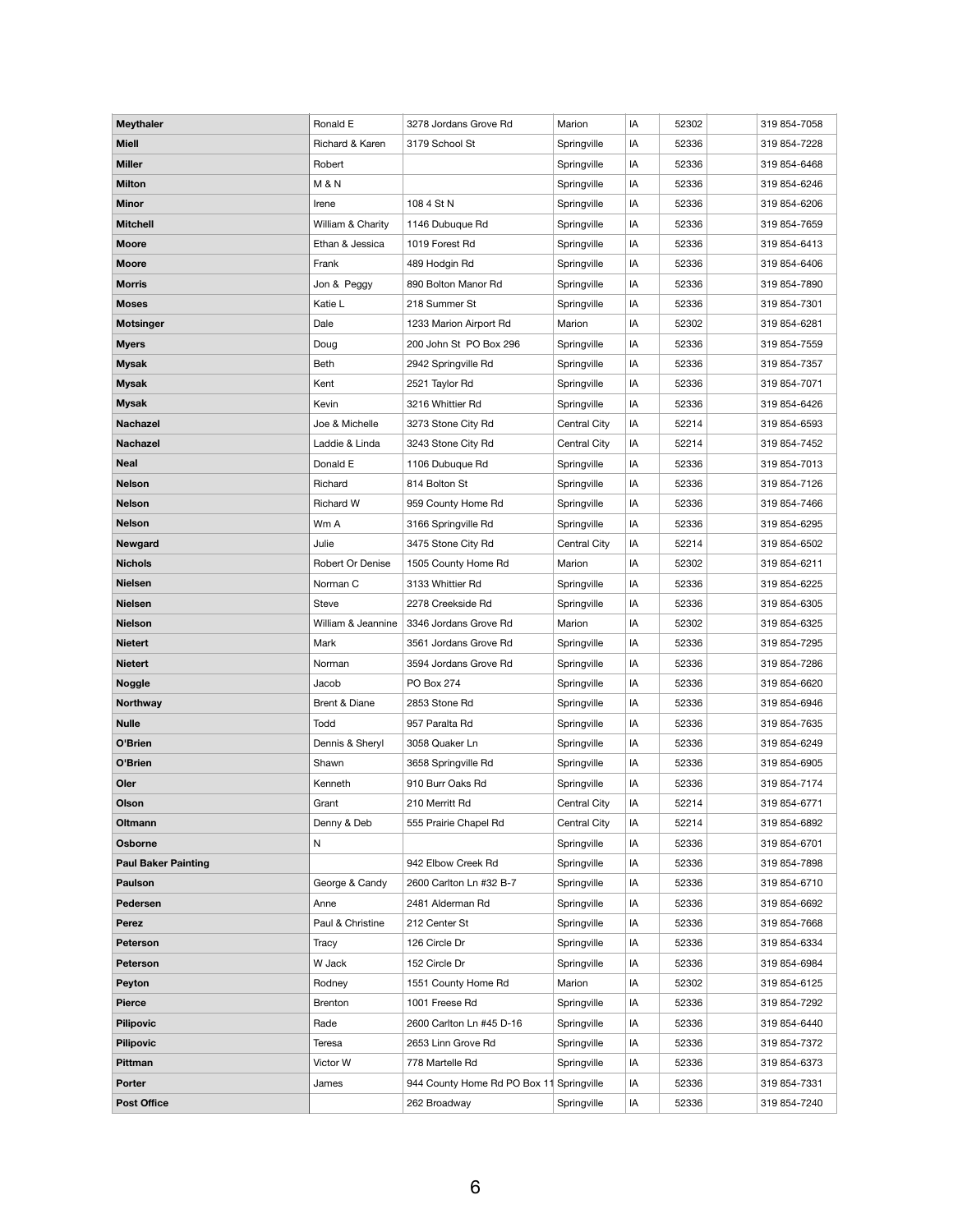| <b>Proffitt</b>                                           | Dean             |                               | Springville  | IA | 52336 | 319 854-7397 |
|-----------------------------------------------------------|------------------|-------------------------------|--------------|----|-------|--------------|
| Radjonvic                                                 | Pajo             | 2600 Carlton Ln 10            | Springville  | IA | 52336 | 319 854-7842 |
| <b>Ralston</b>                                            | Douglas          | 106 5 Av PO Box 364           | Springville  | IA | 52336 | 319 854-6438 |
| Ray                                                       | Jack & Becky     | 604 4 Av PO Box 72            | Springville  | IA | 52336 | 319 854-6858 |
| <b>Reinhardt</b>                                          | Cletus           | 3306 Whittier Rd              | Springville  | IA | 52336 | 319 854-6294 |
| <b>Reliable Telephone</b>                                 |                  | 606 5 St N                    | Springville  | IA | 52336 | 319 854-6370 |
| <b>Richards</b>                                           | George           | 208 High Av                   | Springville  | IA | 52336 | 319 854-7714 |
| Richardson                                                | Darlene          | 3236 Whittier Rd              |              |    |       |              |
|                                                           |                  |                               | Springville  | IA | 52336 | 319 854-7366 |
| <b>Rickard</b>                                            | <b>Brett</b>     | 2600 Carlton Ln #6 B-16       | Springville  | IA | 52336 | 319 854-6695 |
| <b>Rogers</b>                                             | Linda            | 2600 Carlton Ln #54 C-9       | Springville  | IA | 52336 | 319 854-6457 |
| Rommann                                                   | Brad & Brenda    | 3150 Stone Rd                 | Springville  | IA | 52336 | 319 854-7724 |
| <b>Rosdail</b>                                            | Don T            | 1434 Dubuque Rd               | Marion       | IA | 52302 | 319 854-7586 |
| <b>Rose</b>                                               | Stephen          | 155 5 St N                    | Springville  | IA | 52336 | 319 854-6332 |
| <b>Rowell</b>                                             | Dean & Jill      | 1004 Paralta Rd               | Springville  | IA | 52336 | 319 854-7363 |
| <b>Rowley</b>                                             | Sarah            | 24995 Stone City Rd X28       | Anamosa      | IA | 52205 | 319 854-7484 |
| <b>Rowley</b>                                             | Deb              | 24991 Stone City Rd           | Anamosa      | IA | 52205 | 319 854-7564 |
| <b>Rozinek</b>                                            | Robert           | 1111 County Home Rd           | Springville  | IA | 52336 | 319 854-7142 |
| <b>Safley</b>                                             | Alan             | 275 1/2 Broadway PO Box 395   | Springville  | IA | 52336 | 319 854-6136 |
| Sally's On Broadway                                       |                  | 263 Broadway                  | Springville  | IA | 52336 | 319 854-9982 |
| <b>Sansi</b>                                              |                  | 259 Broadway PO Box 243       | Springville  | IA | 52336 | 319 854-6100 |
| <b>Satterlee</b>                                          | Mabel            | 2600 Carlton Ln #9 PO Box 321 | Springville  | IA | 52336 | 319 854-6526 |
| <b>Schilling</b>                                          | Jean             | 403 North Av PO Box 425       | Springville  | IA | 52336 | 319 854-7011 |
| <b>Schlatter</b>                                          | D                |                               | Springville  | IA | 52336 | 319 854-6400 |
| <b>Schmidt</b>                                            | Gerald           | 3408 Stone City Rd            | Central City | IA | 52214 | 319 854-6277 |
| <b>Schmidt</b>                                            | Mike             | 106 1 St S                    | Springville  | IA | 52336 | 319 854-6931 |
| <b>Schmidt</b>                                            | Russell          | 316 6 St N PO Box 382         | Springville  | IA | 52336 | 319 854-6354 |
| <b>Schrader</b>                                           | Paul & Amy       | 3436 Whittier Rd              | Springville  | IA | 52336 | 319 854-7565 |
| <b>Schuman</b>                                            | V                |                               | Springville  | IA | 52336 | 319 854-7171 |
| <b>Scott Family Motors</b>                                |                  | 11 1 Av                       | Springville  | IA | 52336 | 319 854-6700 |
| <b>Security State Bank</b>                                |                  | 607 6 St S PO Box 339         | Springville  | IA | 52336 | 319 854-7050 |
| <b>Seegers</b>                                            | Joel & Charlotte | 3471 Stone City Rd            | Central City | IA | 52214 | 319 854-6119 |
| <b>Shaffer</b>                                            | Lynne            | 200 John St PO Box 15         | Springville  | IA | 52336 | 319 854-6603 |
| <b>Shaw</b>                                               | David & Elaine   | 303 High Av                   | Springville  | IA | 52336 | 319 854-7368 |
| <b>Simmons</b>                                            | Don              | 820 County Home Rd            | Springville  | IA | 52336 | 319 854-7374 |
| Slaymaker                                                 | Joe              | 172 5 St N                    | Springville  | IA | 52336 | 319 854-6465 |
| <b>Smiley</b>                                             | Van T & Sheryl   | 3549 Matsell Park Rd          | Central City | IA | 52214 | 319 854-6974 |
| <b>Smith</b>                                              | Bryan            | 1021 Prairie Chapel Rd        | Springville  | IA | 52336 | 319 854-7207 |
| <b>Smith</b>                                              | Michael P        | 114 Circle Dr                 | Springville  | IA | 52336 | 319 854-7402 |
| <b>Smith</b>                                              | Rick             | 224 Center St                 | Springville  | IA | 52336 | 319 854-7031 |
| <b>Snider</b>                                             | Charles & Cindy  | 1138 Dubuque Rd               | Springville  | IA | 52336 | 319 854-7550 |
| <b>Snitker</b>                                            | Kim              | 402 5 Av                      | Springville  | IA | 52336 | 319 854-6656 |
| <b>Soukup</b>                                             | Terry & Sue      | 2280 Creekside Rd             | Springville  | IA | 52336 | 319 854-7640 |
| <b>Spicer</b>                                             | Tim & Brenda     | 1546 County Home Rd           | Marion       | IA | 52302 | 319 854-7053 |
| <b>Springville City of</b>                                |                  | 304 Broadway PO Box 347       | Springville  | IA | 52336 | 319 854-6428 |
| <b>City Clerk</b>                                         |                  | 304 Broadway PO Box 347       | Springville  | IA | 52336 | 319 854-6428 |
| <b>Maintenance Garage</b>                                 |                  | 302 Broadway PO Box 347       | Springville  | IA | 52336 | 319 854-6333 |
| <b>Fire Station</b>                                       |                  | 300 Broadway PO Box 401       | Springville  | IA | 52336 | 319 854-7500 |
| <b>Springville Co-operative Telephone Association Inc</b> |                  | 207 Broadway PO Box 9         | Springville  | IA | 52336 | 319 854-6107 |
| <b>After Hour Repair</b>                                  |                  | 207 Broadway                  | Springville  | IA | 52336 | 319 854-9960 |
| <b>Iowa One Call</b>                                      |                  |                               |              | IA | 52336 | 800 292-8989 |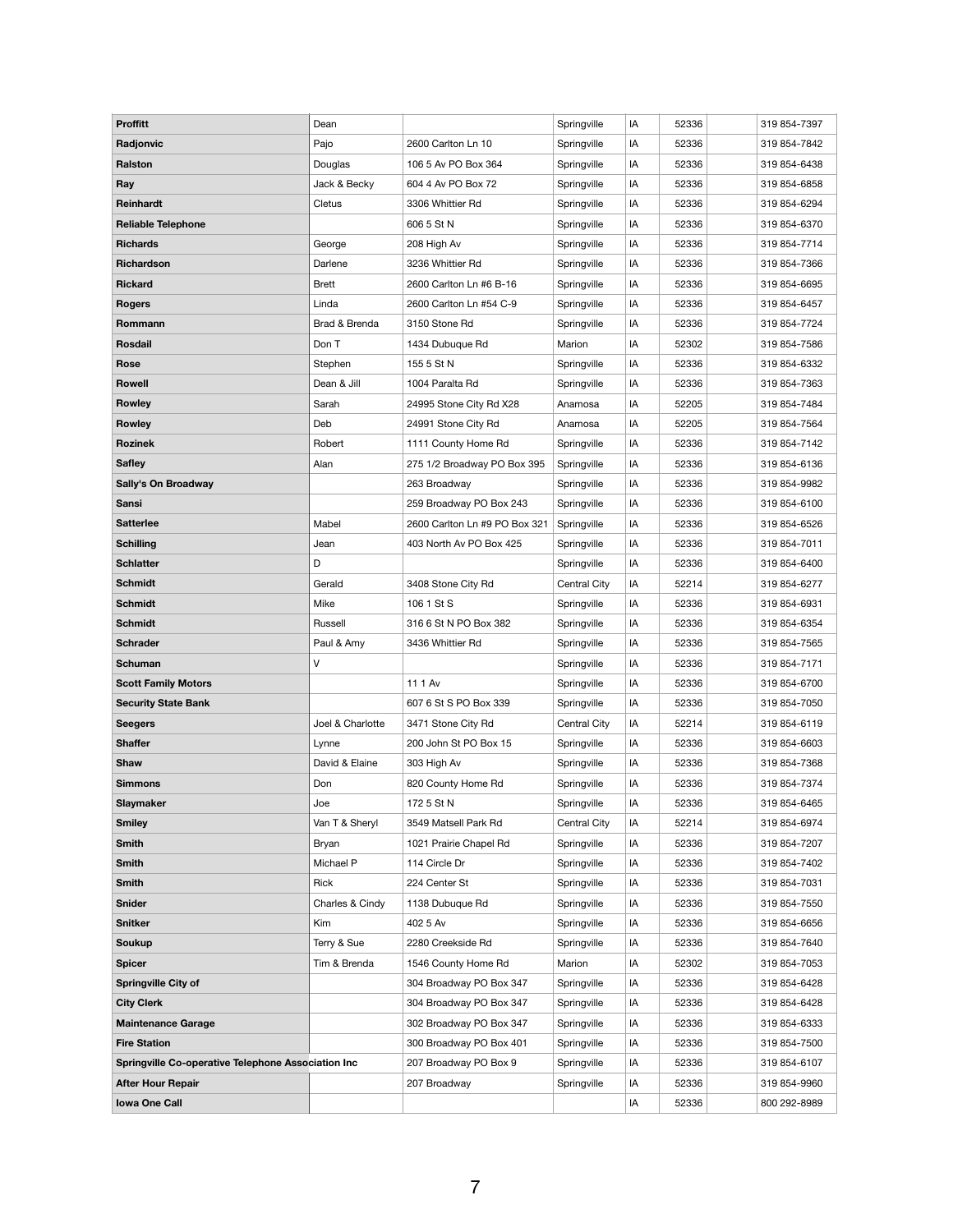| <b>Springville Community Schools</b>   |                  | 400 Academy St          | Springville  | IA | 52336 | 319 854-6195 |
|----------------------------------------|------------------|-------------------------|--------------|----|-------|--------------|
| <b>Middle / High School</b>            |                  | 400 Academy St          | Springville  | IA | 52336 | 319 854-6196 |
| <b>Superintendent Office</b>           |                  | 602 Mill Ave            | Springville  | IA | 52336 | 319 854-6197 |
| <b>Elementary School</b>               |                  | 400 Academy St          | Springville  | IA | 52336 | 319 854-6195 |
| <b>Springville Memorial Library</b>    |                  | 264 Broadway PO Box 78  | Springville  | IA | 52336 | 319 854-6444 |
| <b>Springville Mini Storage</b>        |                  | 601 1st Ave             | Springville  | IA | 52336 | 319 854-6766 |
| <b>Springville Post Office</b>         |                  | 262 Broadway            | Springville  | IA | 52336 | 319 854-7240 |
| <b>Springville Presbyterian Church</b> |                  | 165 Broadway            | Springville  | IA | 52336 | 319 854-6611 |
| <b>Springville Ready Mix - Plant</b>   |                  | 301 5 St N PO Box 99    | Springville  | IA | 52336 | 319 854-7415 |
| <b>Springville Station</b>             |                  | 510 1st Ave             | Springville  | IA | 52336 | 319 854-6615 |
| <b>St Isidore Church</b>               |                  | 603 6 St S PO Box 318   | Springville  | IA | 52336 | 319 854-6141 |
| <b>Stachow</b>                         | Tadeusz          | 2261 Creekside Rd       | Springville  | IA | 52336 | 319 854-7465 |
| <b>Stanek</b>                          | David            | 1074 Secrist Rd         | Springville  | IA | 52336 | 319 854-7251 |
| <b>Stanek</b>                          | Dan & Gwen       | 1062 Secrist Rd         | Springville  | IA | 52336 | 319 854-6522 |
| <b>Stentz</b>                          | Don              | 2578 Stone Rd           | Marion       | IA | 52302 | 319 854-6430 |
| <b>Stephenson</b>                      | Raymond          | 2270 Springville Rd     | Springville  | IA | 52336 | 319 854-6152 |
| <b>Stickle</b>                         | Holly            | 505 6 Av                | Springville  | IA | 52336 | 319 854-6482 |
| <b>Stivers</b>                         | LJ               | 132 Circle Dr           | Springville  | IA | 52336 | 319 854-7432 |
| <b>Stone</b>                           | Michele          | 159 5 St N              | Springville  | IA | 52336 | 319 854-6962 |
| <b>Stoneking</b>                       | David            | 958 Elbow Creek Rd      | Springville  | IA | 52336 | 319 854-7002 |
| <b>Stoneking</b>                       | David            | 1971 Campbell Rd        | Springville  | IA | 52336 | 319 854-6702 |
| <b>Strand</b>                          | Gary             | 3157 Whittier Rd        | Springville  | IA | 52336 | 319 854-6116 |
| <b>Streif</b>                          | John (Jack)      | 1090 County Home Rd     | Springville  | IA | 52336 | 319 854-7246 |
| <b>Stucker</b>                         | C                | 3255 Whittier Rd        | Springville  | IA | 52336 | 319 854-6768 |
| <b>Studio Dee</b>                      |                  | 508 1 Av                | Springville  | IA | 52336 | 319 854-6508 |
| <b>Tait</b>                            | Steve & Sue      | 507 7 Av                | Springville  | IA | 52336 | 319 854-7667 |
| <b>Taube Excavation</b>                |                  | 2737 Jordans Grove Rd   | Marion       | IA | 52302 | 319 854-6505 |
| <b>Taylor</b>                          | Jeffrey & Brenda | 126 Gracey Rd           | Springville  | IA | 52336 | 319 854-6518 |
| <b>Taylor</b>                          | K J              | 2318 Springville Rd     | Springville  | IA | 52336 | 319 854-7422 |
| <b>Telephone Company</b>               |                  | 207 Broadway PO Box 9   | Springville  | IA | 52336 | 319 854-6107 |
| <b>Tesar</b>                           | James            | 709 Fawn Av             | Springville  | IA | 52336 | 319 854-7073 |
| <b>Thatcher</b>                        | Fred Jr          | 1015 Prairie Chapel Rd  | Springville  | IA | 52336 | 319 854-6980 |
| <b>Thomas</b>                          | James            | 170 Broadway PO Box 213 | Springville  | IA | 52336 | 319 854-6929 |
| <b>Thurston</b>                        | Robert           | 401 5 St N              | Springville  | IA | 52336 | 319 854-6649 |
| <b>Tjaden</b>                          | Mike             | 598 Martelle Rd         | Springville  | IA | 52336 | 319 854-6756 |
| <b>Trumm</b>                           | David            | 3430 Stone City Rd      | Central City | IA | 52214 | 319 854-7516 |
| <b>Tschantz</b>                        | Shirley K        | 3166 Whittier Rd        | Springville  | IA | 52336 | 319 854-7326 |
| <b>Tyo</b>                             | Daniel E         | 133 Circle Dr           | Springville  | IA | 52336 | 319 854-7589 |
| <b>United Methodist Church</b>         |                  | 169 Broadway PO Box 40  | Springville  | IA | 52336 | 319 854-7355 |
| United Methodist Church Pastor's Study |                  | 169 Broadway PO Box 40  | Springville  | IA | 52336 | 319 854-7355 |
| <b>United Methodist Church- Viola</b>  |                  | 221 Center St           | Viola        | IA | 52350 | 319 854-7219 |
| <b>United States Post Office</b>       |                  | 262 Broadway            | Springville  | IA | 52336 | 319 854-7240 |
| <b>Urban</b>                           | David            | 314 Gracey Rd           | Springville  | IA | 52336 | 319 854-7632 |
| <b>Vale-A-Bility The Clown</b>         |                  | 160 Circle Dr           | Springville  | IA | 52336 | 319 854-6236 |
| <b>Van Deusen</b>                      | Marie            | 306 North Av PO Box 463 | Springville  | ΙA | 52336 | 319 854-7677 |
| <b>Van Deusen</b>                      | Thomas           | 504 Broadway PO Box 246 | Springville  | IA | 52336 | 319 854-7691 |
| Vandermillen                           |                  |                         |              |    |       |              |
|                                        | Jeffrey          | 106 Broadway PO Box 427 | Springville  | IA | 52336 | 319 854-6741 |
| Vartabedian                            | Randall          | 873 Paralta Rd          | Springville  | ΙA | 52336 | 319 854-6525 |
| <b>Vavricek</b>                        | Joseph K         | PO BOX 337              | Springville  | IA | 52336 | 319 854-6343 |